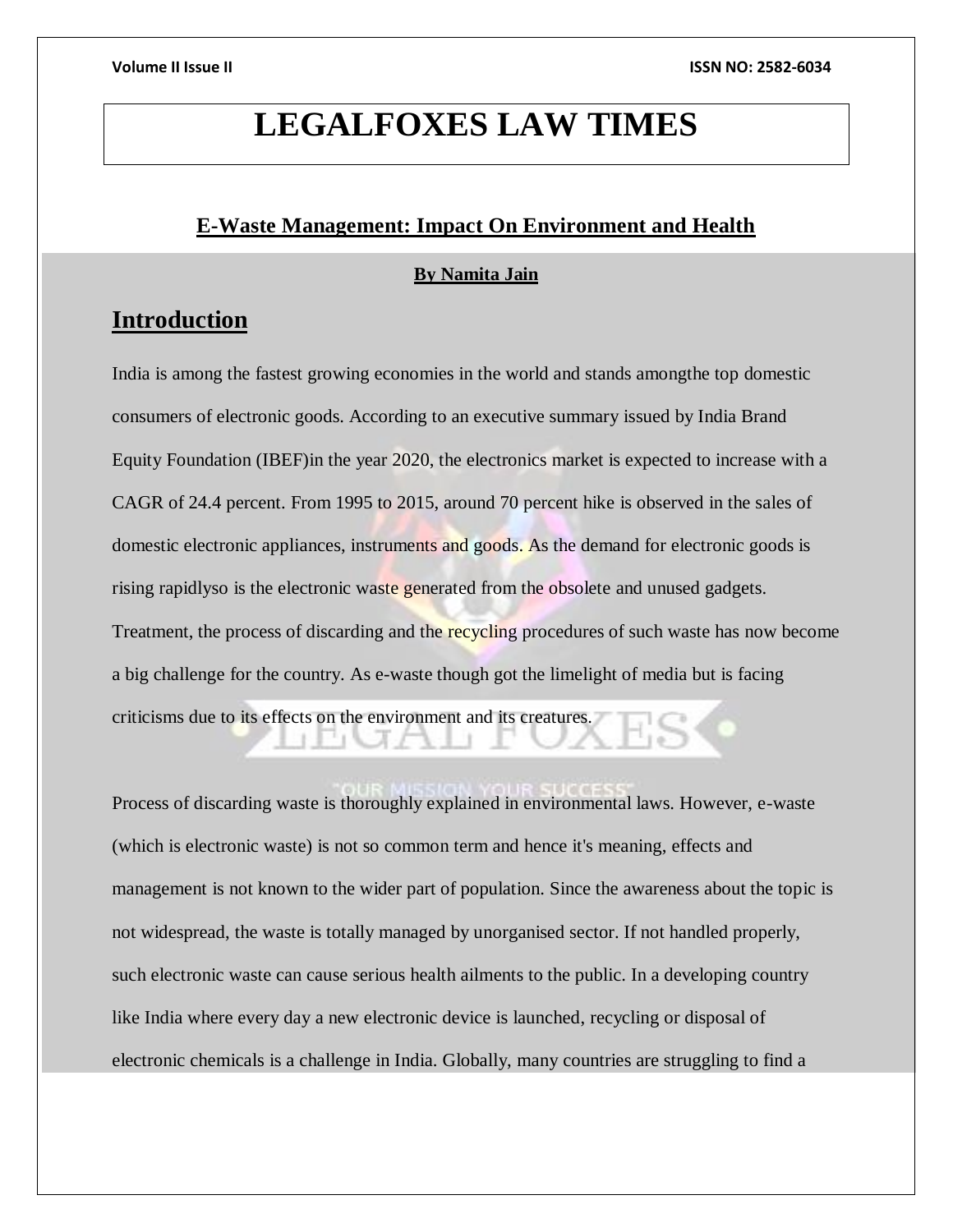suitable way in order to deal with such chemicals, this sector is growing at a very pace due to its unawareness.

Half of the population stores electronic devices and equipment at their store houses as they never got to know how to discard them to discarding them in a particular way could be vulnerable.

Such waste chemicals contains metals like gold, silver, copper which could be effectively utilised in the production process. On one hand, life is becoming easier and comfortable whereas on the other these devices are actually deteriorating the resources.

# **Meaning**

E-waste in common parlance can be understood as the waste generated from electronic items such as gadgets, tablets, laptops, mobile phones, computers, TV appliances, stereos, fax machines in form of harmful chemicals like mercury, lead, cadmium, retardants, brominated flame etc. E-waste comprises of those electronic devices which have become obsolete or not in working condition or have become unwanted due to the passage of time. Since 1990 to 2020, electronic industry has gone through a massive change and so as the method of disposing the waste of electronics. Unlike past, environmentalists today are more aware and active with respect to any act in contravention with environmental law. "Digital rubbish" is another term which was previously adopted to describe those electronic goods which are near or at the end of their useful lives and is treated as electronic waste. Generally, the electronic waste includes broken parts which have stopped working or are kept idle due to its failure to work or when their disposal is not known to its user.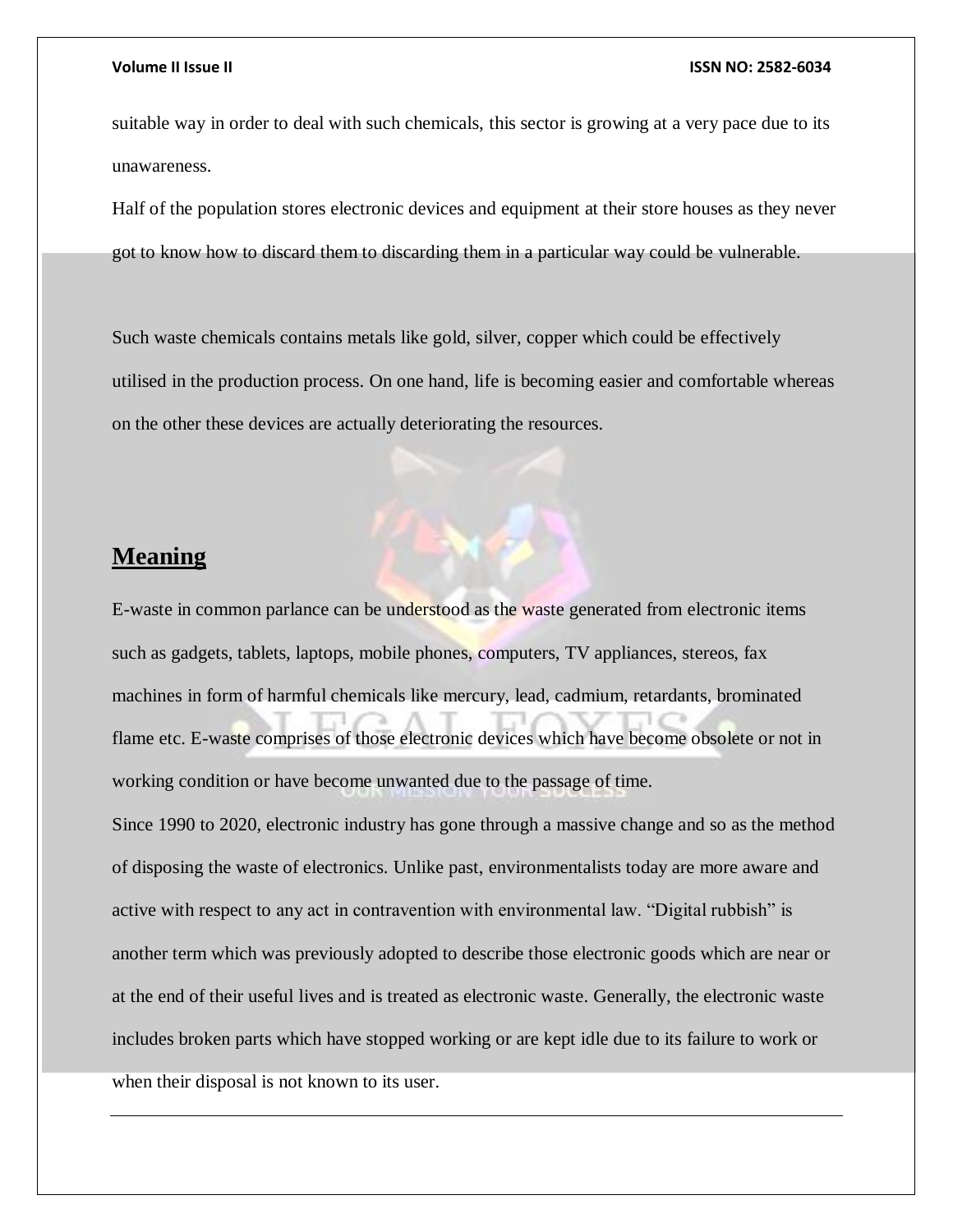The reason behind why the issue of disposal and waste is gaining so much popularity is the presence of toxic chemicals and substances that are present in metals of discarded electronic goods. Some of the common electronic items of domestic use are microwave, electric cookers, heaters, fans. Unknowingly, we dispose these goods in wrong ways or just leave them idle on roads which is another big problem.

The electronic goods which form part of communication and information technology industry are mobile phones, laptops, hard drives, smart tablets, computers, video players, smart and night lights, medical equipment, Wi-Fi dongles.Not all devices of e-waste are a result of obsolescence some are abandoned due to switching to new technologies. Due to the presence of chemicals these electronic items cannot be buried. As traces and emissions of the buried and burnt items could lead to a threat to the nature, environment, water, wild creatures, soil and air. The traces could even pollute the groundwater and water bodies which could make the survival of aquatic life vulnerable.  $\div$ Al, I

### **OUR MISSION YOUR SUCCES**

The only solution is recycling of e-waste. Recycling can aid to both industrial growth and human and environmental health. The materials like plastic, glass and metals can be used in the production of other goods and can generate value for the industries. These obsolete goods aren't actually obsolete. All that is required is the treatment of Junk in such a way that they can aid in production with minimum loss to human bodies and environment.

# **Environmental Effects**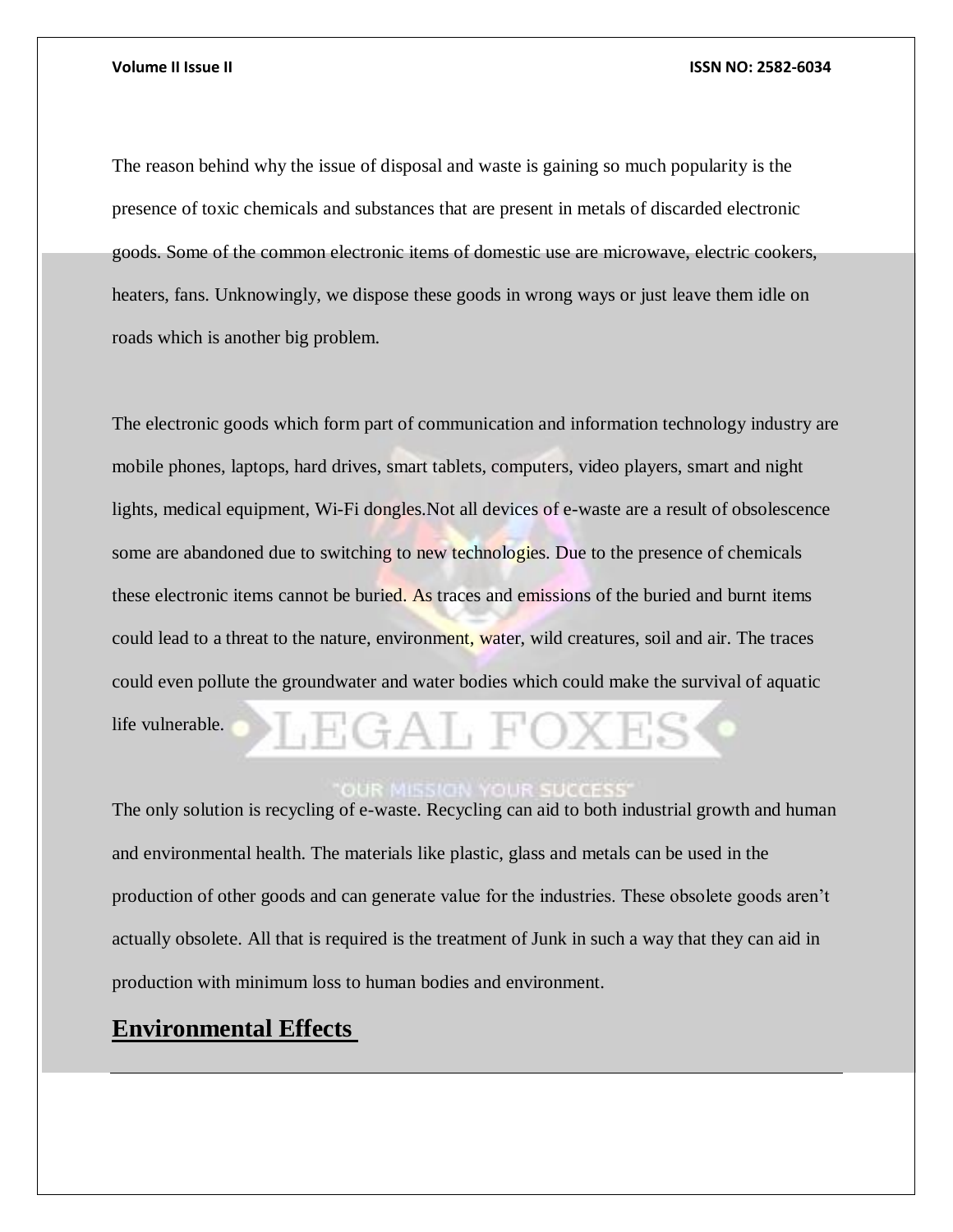Obsolete electronic devices and electrical appliances contains about 30 percent plastic, 60 Percent metals including aluminium, copper, iron and a small percentage (which is about 3 percent) of hazardous substances which can cause vulnerable health threats. According to research, lead is most widely used in electronic appliances, instruments, medical equipment's and is been considered as very dangerous and toxic pollutant which is responsible for causing serious contamination in environmental health.

Lead is a most poisonous substance and can enter into a human body through inhaling, water, food etc. The list of such toxic chemicals includes beryllium, cadmium etc. Children are particularly considered as more vulnerable to lead poisoning as compared to adults. Once entered into the body, these chemicals majorly affects the nervous system and blood.

Recycling procedures plays a very important role in safeguarding interest of the workers. If right process of discarding is not adopted, such harmful substances can enter the bodies of workers by way of dust, soil, ground water, river etc. The common reported side effects from such toxic substances vertigo, nausea, skin and eye damage, headaches, chronic gastritis and gastric and duodenal ulcers.

### **"OUR MISSION YOUR SUCCESS"**

China tops among the worst affected countries. Large number of people including children in India and China are exposed to heavy toxins present in metal including polychlorinated dibenzop-dioxins and polychlorinated dibenzofurans as the result of dismantling activities of e-waste. This is an alarming situation for India to treat the waste in an organised and planned manner with appropriate knowledge.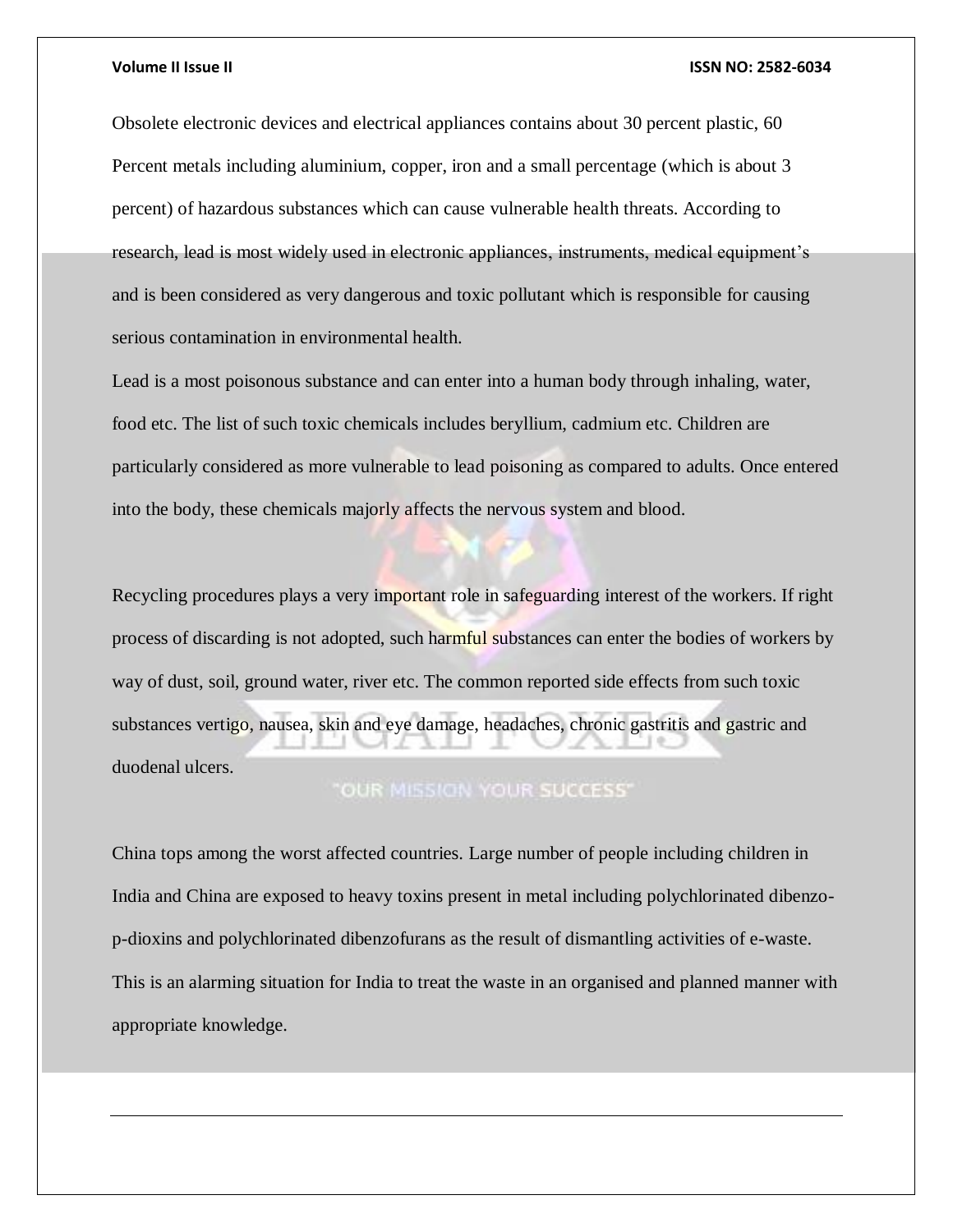# **Health effects**

The e-waste management systems must be researched and studied well to control its hazardous effects on health and safety of the workers working in the discarding and dismantling processes. Growth and environmental benefits must go parallel and not one at the cost of other. Safer substitutes must be adopted and restrictions must be imposed as levied by ROHS (restrictions of hazardous substances). The workforce consists of the poor people and rag pickers who put their lives at risks to earn. Every year the lists of e-waste goods gets longer with no proper disposal of the accumulated appliances of the past years and in this way condition gets worse. World Health Organisation (WHO) also considered this as a serious issue which requires attention. Inhaling toxic fumes like cadmium, brominated flame retardants, lead can cause respiratory diseases and inhalation ailments. The environment and health saving strategies can only be implemented at first place by the companies or manufactures of goods or the companies solely dealings in treatment of electronic goods recycling process. Presently, many companies are coming with the policies to buy back their products to ensure safe disposal of the electronics purchased by them. Consumers' manuals must be prepared in such a way with clear instructions about the disposal process. **"OUR MISSION YOUR SUCCESS"** 

# **Present Scenario**

So few recycling methods and strategies have been explored till date and this is the reason that India depends on unorganised sector for treatment of such waste. Moreover, the recycling activities are performed and processed by amateurs, mostly undertaken by the poor people of slums who lacks training, proper information and knowledge about the contamination of substances and their detrimental effects on body and the environment as well. Poor workers with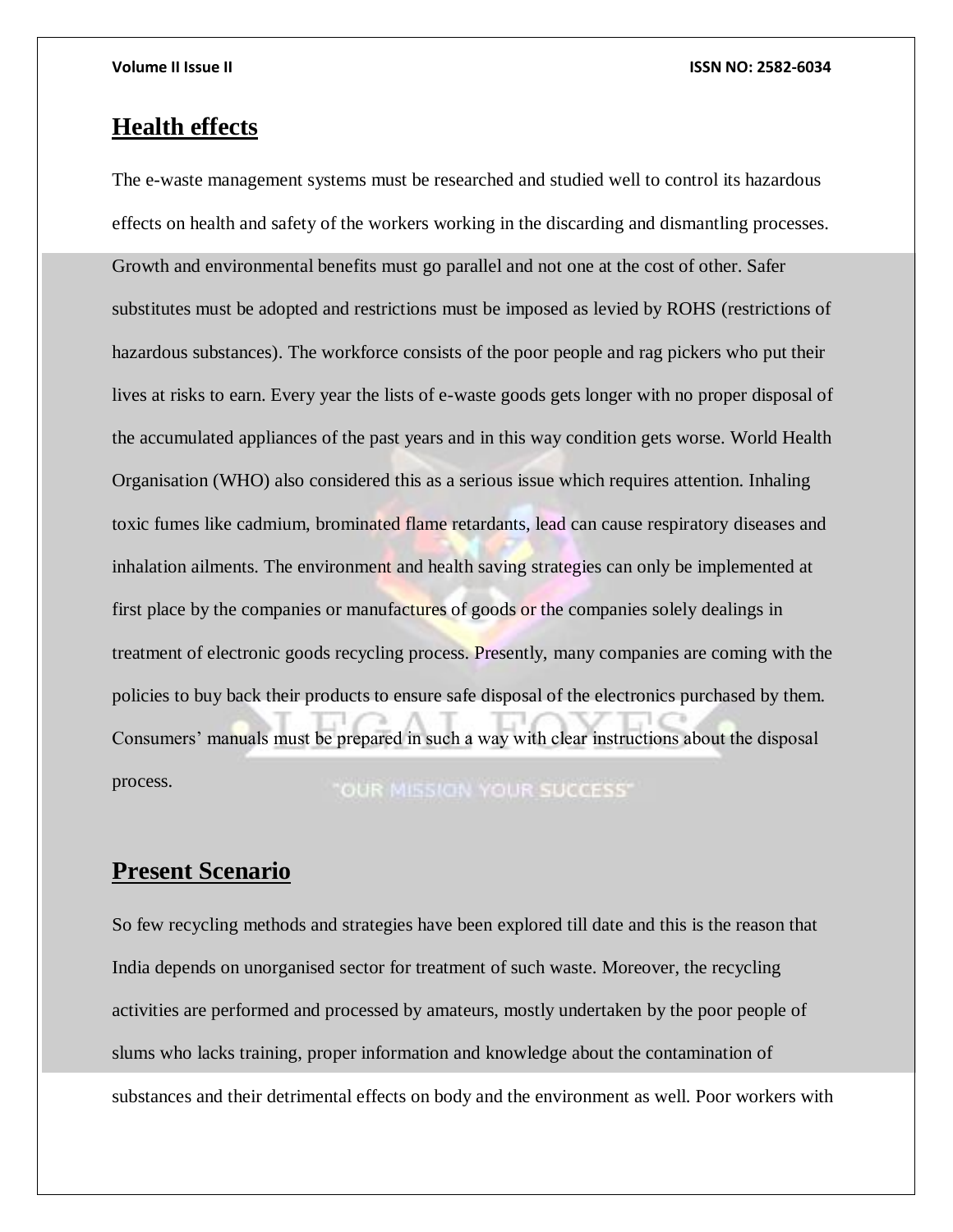a sole objective to earn money expose great risks to their health and get as low as 5 to 10 bucks for dismantling a single set of computer. Lack of proper training facilities and protection equipment is another considerable reason for such negligence. Despite so many legislations on workers and labour welfare, the condition is worsening due to lack of awareness of the harmful effects of disposal of e-waste. E-waste also results in theft of confidential data. This usually happens in corporate during amalgamation or winding up of businesses when they discard old electronic goods.

# **Legislations**

Though no specific and separate legislation has come so far to treat the waste generated from obsolete and electrical devices or instruments, The Environment Protection Act, 1986 is an initiative to protect the environment from harmful substances of industries including e-waste. The principles of absolute liability and "polluter pays principles" (also known as extended producer responsibility) are some principles which imposes a liability on the polluter of environment that he will be held responsible for the damage caused by him to the environment and hence discourage negligence on their part. YOUR SUCCESS'

Public international law is another legislation which deals with the matters related to sustainable development and environmental protection. Rio declaration and earth summit are some among the examples. Central and state governments are empowered to act and enact laws as and when required for the protection and safeguard of environment from the effects of chemicals. Any acts which are in contravention of law are liable to be punished.

The ministry of environment and forest is another organisation which is keeping a track on rules framed to treat electronic waste. In 2007, guidelines were formed to treat hazardous chemicals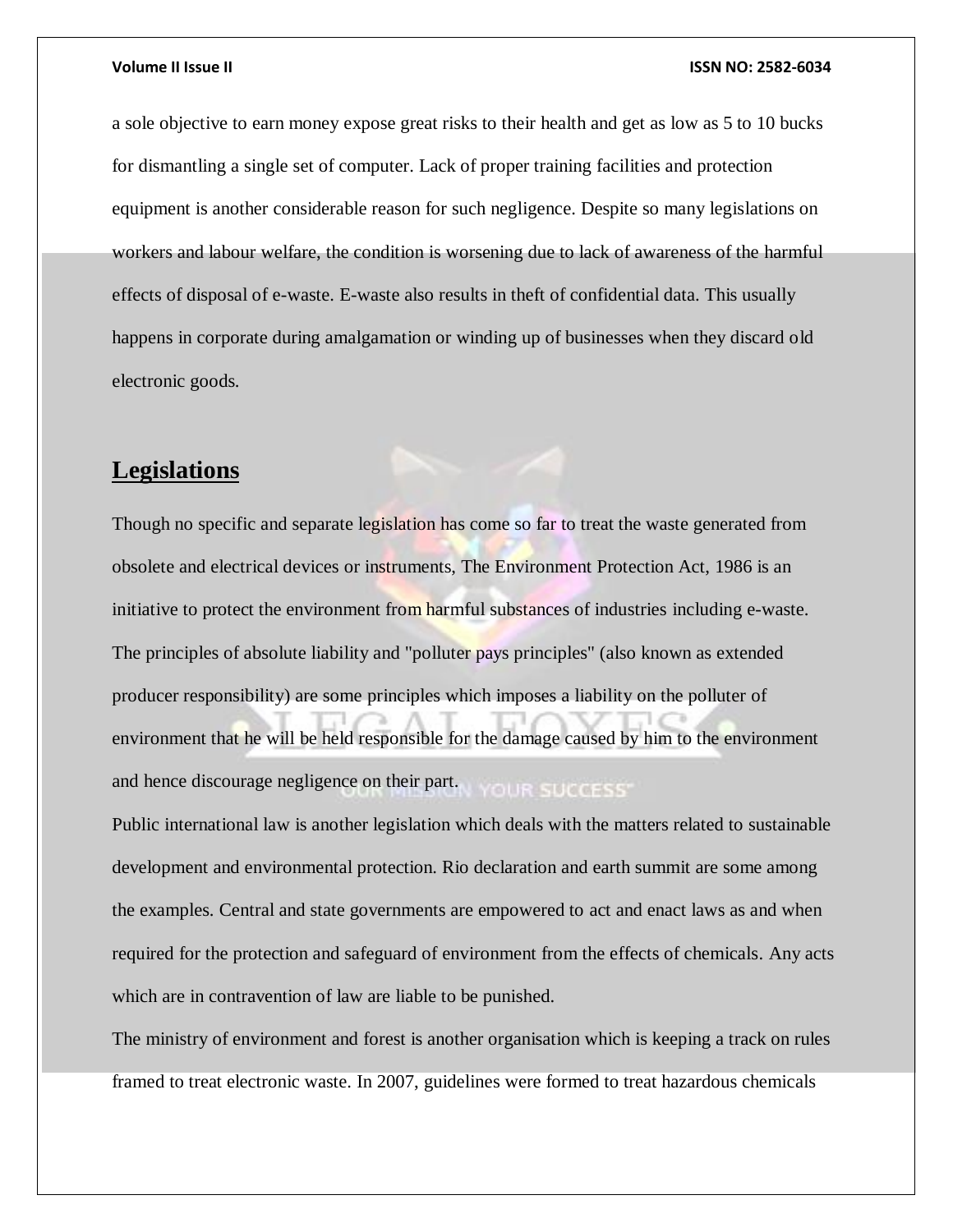coming out from e-waste, their management and municipal solid waste management rules are given by CPCB. To sort the issue, the responsibility of proper and safe disposal is on the shoulders of manufacturers of electronic equipment of computers, gadgets, music system, laptops, mobile phones etc. Department of Information technology also contributed by way of comprehensive guidelines and methods to deal with such waste.

Renowned companies like Apple, Dell, HP and Nokia duly work on their recycling schemes, campaignsand electronic waste management programs as a part of their policies to adopt safeguards for environment.

# **Proper Management is a boon**

E-waste handling industry is gaining so much popularity due to the undiscovered opportunities associated with it. The recycling alliances could generate employment to many groups of people.Increase in demand for electronic goods is a positive indication of growth only when it is compatible with the environment. E-waste industry has been underrated and has numerous unutilised opportunities. Since most of the developed countries like china are struggling to find policies for management of e-waste and resultantly suffering due to its negative impacts. India can get the first mover advantage by finding ways to treat the chemicals in eco-friendly manner. Making proper strategies can attract investments and in turn contribute to the development process of the country. Such investment could be utilised for research and development purposes. According to government reports and estimates, the division of goods in the total production is such that highest share of total production is taken by broadcasting equipment, industrial electronics. Computers also form a considerable part in the total production of electronic goods.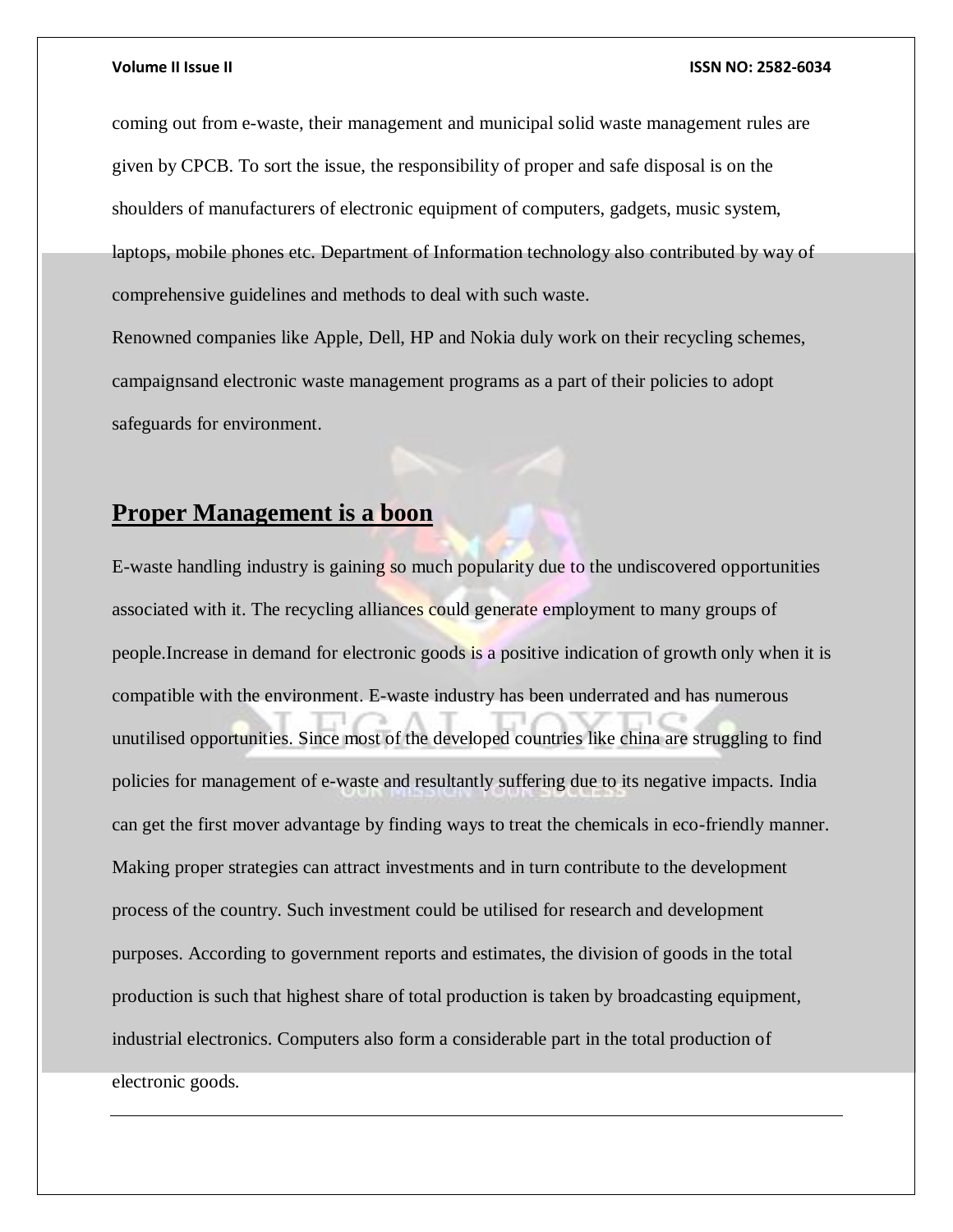# **Consequences of improper dismantling**

More than eight lakh tonnes of e-waste is generated every year which is treated and processed by the workers including children with their bare hands exposing them to the risks. The electronic manufacturing industries have huge capacity to generate employment, more than 25000 workers were employed last year to treat such chemicals in Delhi and most of them were rag pickers, they were employed to treat e-waste without proper knowledge about dismantling and disposal. The electronic industry requires central and state governments focus and attention as it could be a boon, if due attention is given, norms are made and e-waste treatment is managed properly by employing the right workforce, on the other hand, it could be a threat to public health and safety. Additionally, improper dismantling could cause adverse effects to the ecosystem. Awareness programmes can choose the medium of movies to explain the hazards of wrong disposal of electronics. The Bollywood movie "Robot" can act as a wonderful illustration while explaining the threats caused by negligence.

If we weigh the e-waste management process now, it is surprising to know that only 3 percent of the total e-waste generated is being treated properly. The major reason behind this is that many countries are exploiting India's resources and leave behind tonnes of obsolete, unused and broken parts of electronic goods which increases the burden of the country in treating such electronic waste.

According to a report prepared by Basel action network (BAN) about 70 percent of electronic waste generated by U.S.A is exported to other countries and India is listed at the top of the list, Pakistan, Saudi Arabia and China are some others.